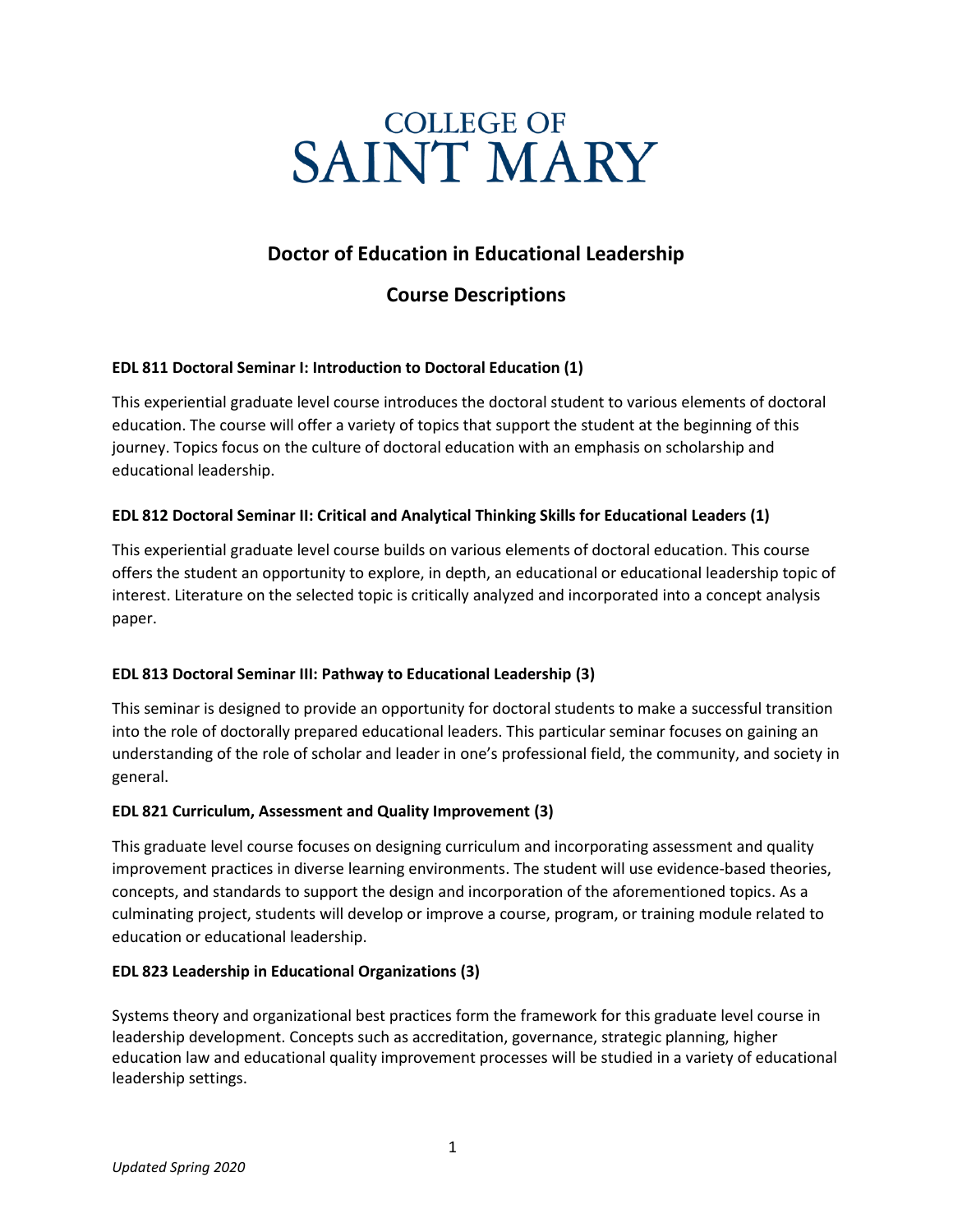#### **EDL 824 Ethics in Educational Leadership (1)**

This applied ethics course provides the background and tools for ethical decision-making in educational leadership. Students will review philosophical ethics and apply ethical principles and decision-making strategies to ethical dilemmas in educational settings.

#### **EDL 837 Educational Technology (3)**

This course focuses on how technology can be integrated into the creation of effective learning environments. Students will develop leadership skills and ethical practices for the creation and delivery of a shared vision for educational technology integration. Research, best practices, and current standards will be integrated into the planning, implementation, and assessment of current and emerging technologies for innovative teaching.

#### **EDL 842 Advanced Statistics (3)**

This graduate level course prepares the doctoral student to utilize and interpret statistics for a dissertation and also prepares them to be critical consumers of scientific research. Students will review descriptive and inferential statistics. The course will focus on ANOVA, multiple regression, and multivariate statistics for hypothesis testing. Students will be able to run moderately challenging analysis using statistical software. The course will also focus on application, including an annotated review of data analysis in areas of education, healthcare, or educational leadership.

#### **EDL 845 Teaching and Learning Theories (2)**

This graduate level course is an exploration of historical and current views of human learning including, but not limited to, behaviorist learning theory, social cognitive theory, and constructivism. There is a specific focus on application of the theory to practice in the education or educational leadership setting.

# **EDL 855 Teaching and Learning Concepts (3)**

This graduate course focuses on the role of educator in using evidence-based educational concepts to engage learners in inquiry and overt, active learning. The student will explore technologies and educational approaches to promote learner understanding, transfer, and retrieval of information. Application of principles for education and/or educational leadership settings is expected.

# **EDL 856 Adult Learning Theory (3)**

This graduate level course focuses on adult learning theories and practices. The course will examine adult learning development in light of both pedagogy and andragogy. The course will also explore the social context of adult development, considering influences such as gender, race, and culture. Application of principles to education and/or educational leadership is expected.

#### **EDL 864 Quantitative Research (3)**

This course introduces the student to principles of quantitative research methodology. Students will become familiar with the major quantitative research approaches (descriptive, correlational, causalcomparative/quasi-experimental, and experimental) through course readings, activities and assignments. Students will learn to plan and design a quantitative research study, which includes writing a research question and designing a survey. Students are expected to apply the principles of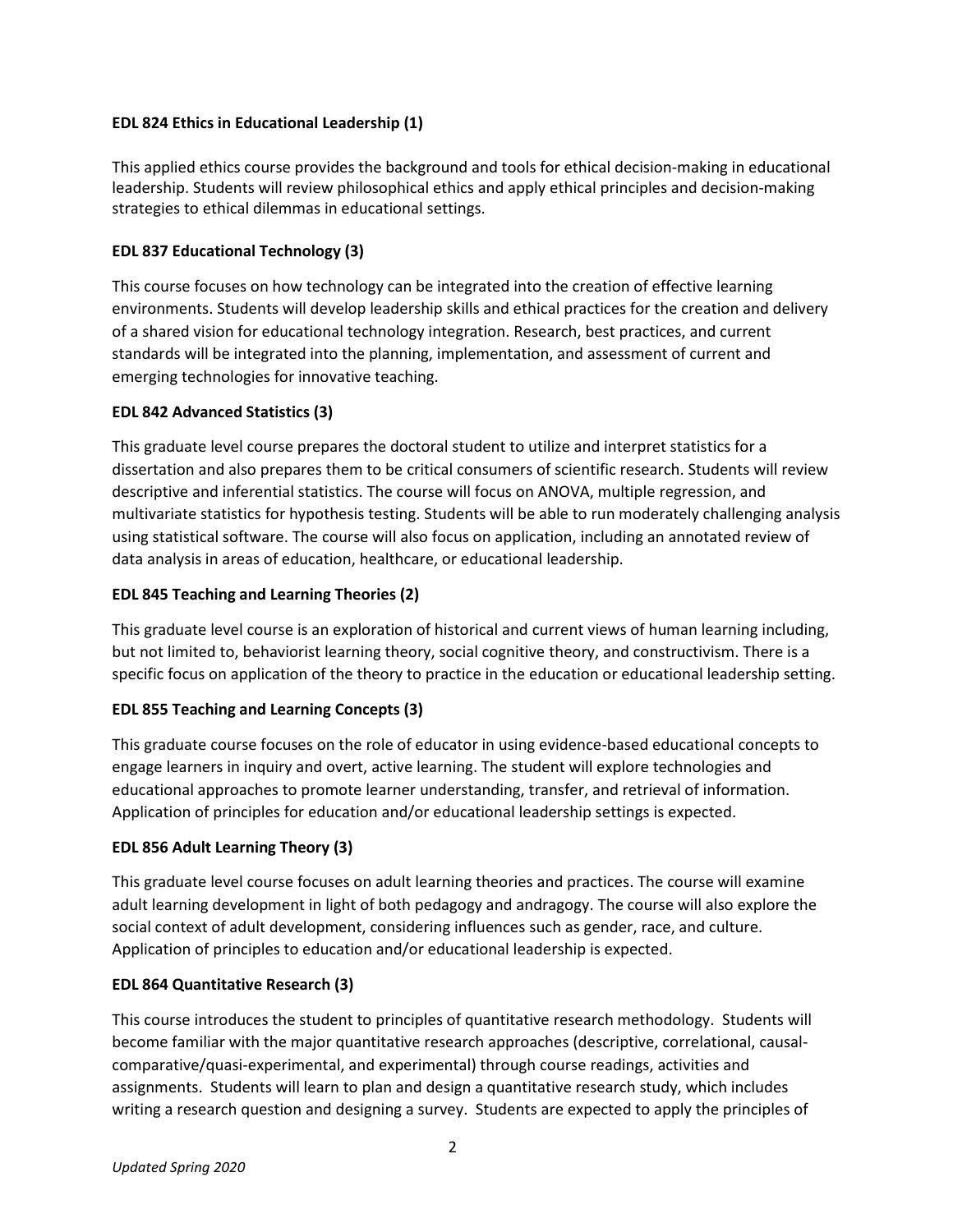quantitative research to their particular area of study in higher education, continuing education, professional development, P-12, or patient education.

# **EDL 866 Qualitative Research (3)**

The graduate student will explore various qualitative research approaches. Topics include characteristics of qualitative designs and the major traditions (ethnography, phenomenology, grounded theory, case study and narrative). Application of qualitative research to education and/or educational leadership is expected.

# **EDL 869 Dissertation Readings (3)**

This graduate level course requires the student to conduct a literature search on an educational or educational leadership topic of interest. Based upon critical analysis of the literature, the student drafts a potential purpose statement and research question as well as a draft review of the literature to include significant concept/s and theory/ies. The literature review will support the student's research proposal as initial work towards Chapter II of the dissertation.

# **EDL 879 Educational Leadership Practicum**

This graduate level course characterizes best applications of leadership in educational organizations. The individual leadership role will be analyzed and applied in collaboration with a leadership preceptor. Evidence-based leadership strategies will be developed into a comprehensive plan regarding accreditation, governance, strategic planning, budgets, administrative roles, and/or quality improvement. Outcomes for the practicum will be mutually determined by the individual learner, the preceptor, and the faculty.

# **EDL 959 Research Proposal I: Generating a Research Proposal (3)**

This course prepares the student to solidify the dissertation topic, establish the research question/s, and complete the literature review for the dissertation requirement of College of Saint Mary's Doctor of Education program. The dissertation topic is required to be related to education and/or educational leadership.

# **EDL 969 Research Proposal II: Data Collection and Analysis (3)**

In this graduate level course, the student will design appropriate data collection methods to address her/his specific research question/s for the dissertation requirement of College of Saint Mary's Doctor of Education program. The student will also plan data analytic techniques most appropriate for the selected research design. The dissertation topic must be related to education and/or educational leadership.

Following this course, the student is expected to prepare and present the Research Proposal to the dissertation committee for approval and, subsequently, apply for and receive approval from the Institutional Review Board (IRB).

# **EDL 999 Dissertation (1-12)**

This multi-semester course requires the doctoral student to successfully complete an original dissertation under the supervision of a dissertation committee of graduate faculty. Students will defend